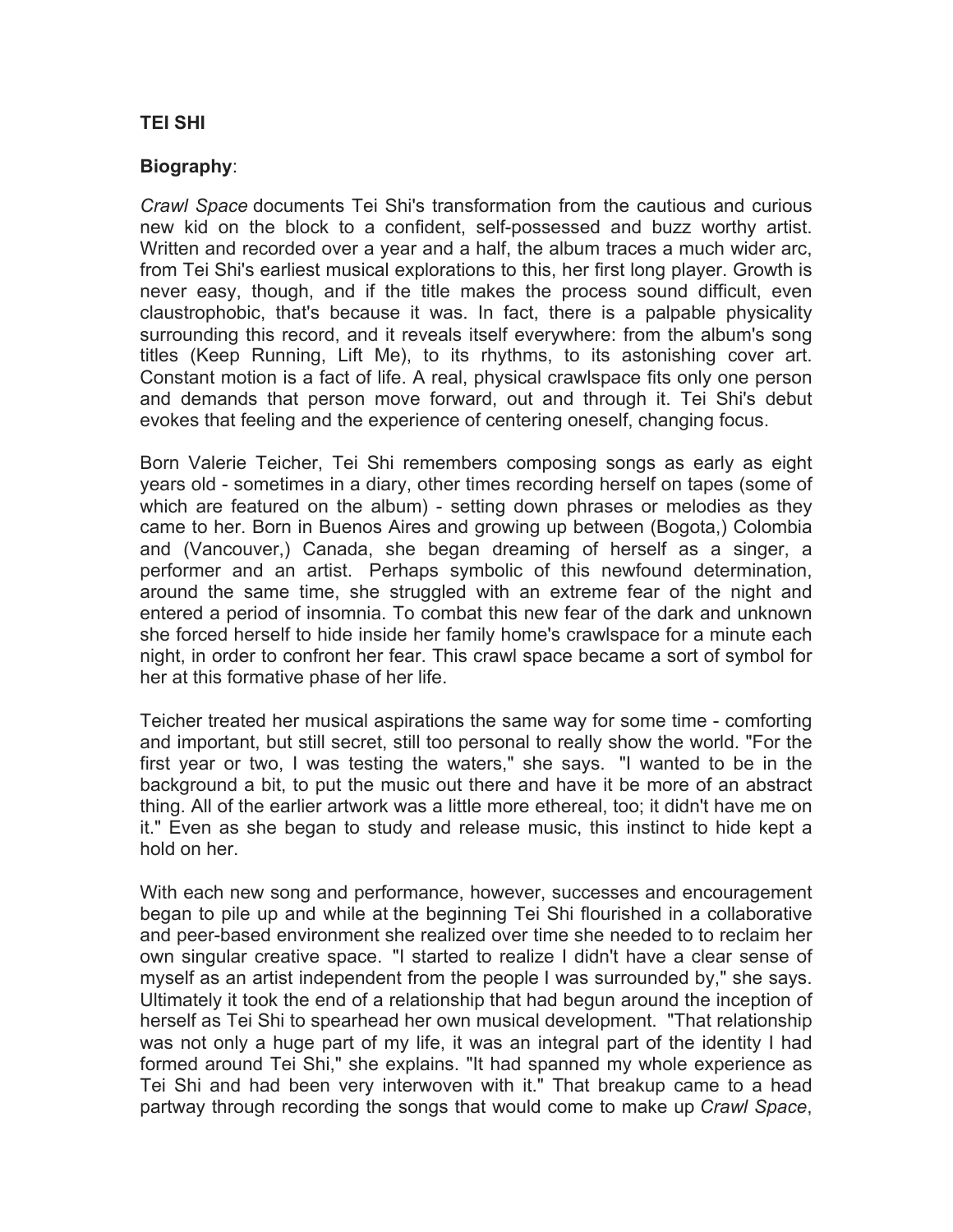and while the relationship is deeply embedded into the album, the songs explore something less like heartbreak, something closer to the deconstruction of identity.

Throughout every song, Tei Shi brings a remarkable clarity to the very act of vulnerability, to exposing oneself and inviting others in. Album opener and lead single "Keep Running" is as telling a song as any, balancing futuristic, deconstructed pop with an expert dash of something new wave, almost italodisco. Tei Shi's voice cuts through with a sweet melody and a warning to "keep running, keep running for me." It is as much a command as an act of mercy, and the urgency is met with the finality of a refrain that "time is up." "How Far", a song Tei She describes as among her most personal and fulfilling, is minimal but bent on pushing maximal limits. As Tei Shi's soprano reaches dizzying heights, "How Far" explores what we to do when a relationship becomes destructive, when you're trying to change one another into something the other person simply can't be. Here, Tei Shi wonders aloud how much can one person or even one bond between two people take before it falls apart, as she asserts that "If it pleases you to see me struggling, I will...If it pleases you to see me sorry, I'm not." "Say You Do" follows immediately and doubles down. Tei Shi's voice is crystal clear and unaffected here, her self-awareness front and center.

"Earlier in my career, I hid because I wanted first and foremost to be seen as a creative person making music. I thought that if I presented myself as a singer people wouldn't get that I write, that I produce too. "People have this idea that you can only check some of the proverbial boxes as a creative woman, that you can't be attractive and sexual and a great singer and a solid performer and a great writer and be in control of your creative space, as if some of those are mutually exclusive for a human woman. My ambition is to represent all of those without having to sacrifice one for the other.

Like the album's themes, its visual concepts reflect Tei Shi's personal sea changes. Visual nods to motifs like Flashdance were never intentional, but make sense in hindsight. "I wanted something more raw, feminine and sexy but still real," says Tei Shi. She counts artists like Fiona Apple, Debbie Harry, and PJ Harvey among her inspirations - women who sexualized themselves in a way that wasn't contrived but instead elevated each's independence and creative authority. "For this record, I definitely realized I want to be identifiable as me, my personality and my music. You want that connection, you want people to get who you are, so you have to show them." Similarly, *Crawl Space* would be incomplete without the gorgeous "Como Si", a nod to Tei Shi's childhood in Colombia and her bilingual upbringing. Originally written as a poem before she set it to a melody, it is the first song Tei Shi has ever released in Spanish. "I really wanted to do something in Spanish because it's such a big part of my identity. I love the language and it's a way of preserving this part of myself.